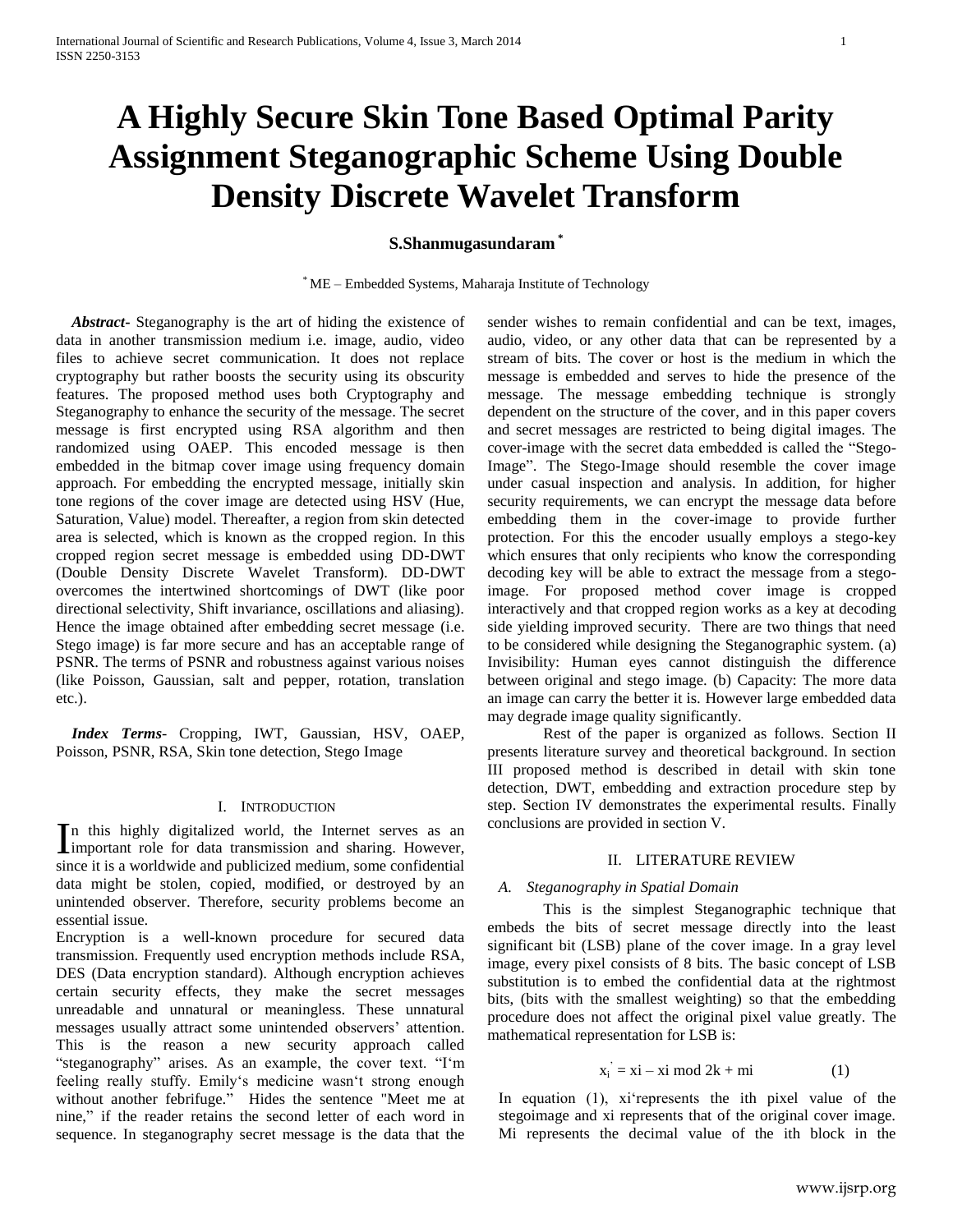confidential data. The number of LSBs to be substituted is k. The extraction process is to copy the k rightmost bits directly. Mathematically the extracted message is represented as:

$$
m_i = x_i \bmod 2k \tag{2}
$$

Hence, a simple permutation of the extracted mi gives the original confidential data. This method is easy and straightforward but this has low ability to bear some signal processing or noises. And secret data can be easily stolen by extracting the whole LSB plane.

# *B. Steganography in Frequency Domain:*

Robustness of steganography can be improved if properties of the cover image could be exploited. For example it is generally preferable to hide the message in noisy regions rather than smoother regions as degradation in smoother regions is more noticeable to HVS (Human Visual System). Taking these aspects into consideration working in frequency domain becomes more attractive. Here, sender transforms the cover image into frequency domain coefficients before embedding secret messages in it.

Different sub-bands of frequency domain coefficients give significant information about where vital and non vital pixels of image resides. These methods are more complex and slower than spatial domain methods; however they are more secure and tolerant to noises. Frequency domain transformation can be applied either using DCT or DWT or IWT.

## *C. Adaptive Steganography*

Adaptive steganography is special case of two former methods. It is also known as "Statistics aware embedding" and "Masking". This method takes statistical global features of the image before attempting to embed secret data in DCT or DWT or IWT coefficients. The statistics will dictate where to make changes.

# III. PROPOSED METHOD

Proposed method introduces a new method of embedding secret data within skin and as well as in the edge area, as it is not that much sensitive to HVS (Human Visual System).This method takes advantage of Biometrics features such as skin tone edge detection, instead of embedding data anywhere in Image, data will be embedded in selected regions like skin region. Overview of method is briefly introduced as follows. At first skin tone detection is performed on input image using HSV (Hue, Saturation, Value) color model.

Secondly cover image is transformed in Frequency domain. This is performed by applying DD- IWT. Then payload (Number of bits in which we can hide data) is calculated. Finally secret data embedding is performed in one of the high frequency Sub-band by tracing skin pixels in that band. Before performing all steps cropping on input image is performed and then in only cropped region embedding is done, not in whole image.Cropping results into enhanced security, since cropped region works as a key at the decoding side. Here embedding process affects only certain Regions of Interest (ROI) rather than the entire image. So utilizing objects within images can be more advantageous. This is also called as Object Oriented steganography. Then a stego DD-IWT image is produced, so the IDD-IWT is performed on that. Thereafter IDD-IWT image is merged with original image, and we get the final stego image.

## *A. Skin Color Tone Detection*

A skin detector typically transforms a given pixel into an appropriate color space and then uses a skin classifier to label the pixel whether it is a skin or a non-skin pixel. The Skin classifier used for the proposed method is based on the following values of RGB [12]:

$$
R > 95
$$
 and  $G > 40$  and  $B > 20$   
Max R, G,  $B - min R$ , G,  $B > 15$   
 $G > 15$  and  $R > G$  and  $R > B$ 

These RGB values can be converted into HSV by using eqn (3)

$$
H = \begin{cases} h, B \le G \\ 2\pi - h, B > G \end{cases}
$$

$$
h = \cos - 1 \left( \frac{\frac{1}{2}(R - G) + (R - B)}{(\sqrt{(R - G)} + (R - G)(G - B))} \right)
$$

$$
S = \left( \frac{\left(\max(R, G, B) - \min(R, G, B)\right)}{\max(R, G, B)} \right)
$$

$$
V = \max(R, G, B) \qquad (3)
$$

# *C. Integer Wavelet Transform (IWT):*

This is another frequency domain in which steganography can be implemented. DCT is calculated on blocks of independent pixels, a coding error causes discontinuity between blocks resulting in annoying blocking artifacts. This drawback of DCT is eliminated using IWT. IWT applies on entire image. IWT offers better energy 40 compaction than DCT without any blocking artifact.

IWT splits component into numerous frequency bands called sub bands known as

- LL Horizontally and vertically low pass
- LH Horizontally low pass and vertically high pass
- HL Horizontally high pass and vertically low pass
- HH Horizontally and vertically high pass

Since Human eyes are much more sensitive to the low frequency part (LL subband) we can hide secret message in other three parts without making any alteration in LL subband. As other three sub-bands are high frequency sub-band they contain insignificant data. Hiding secret data in these sub-bands doesn't degrade image quality that much. IWT used in this work is DDDIWT.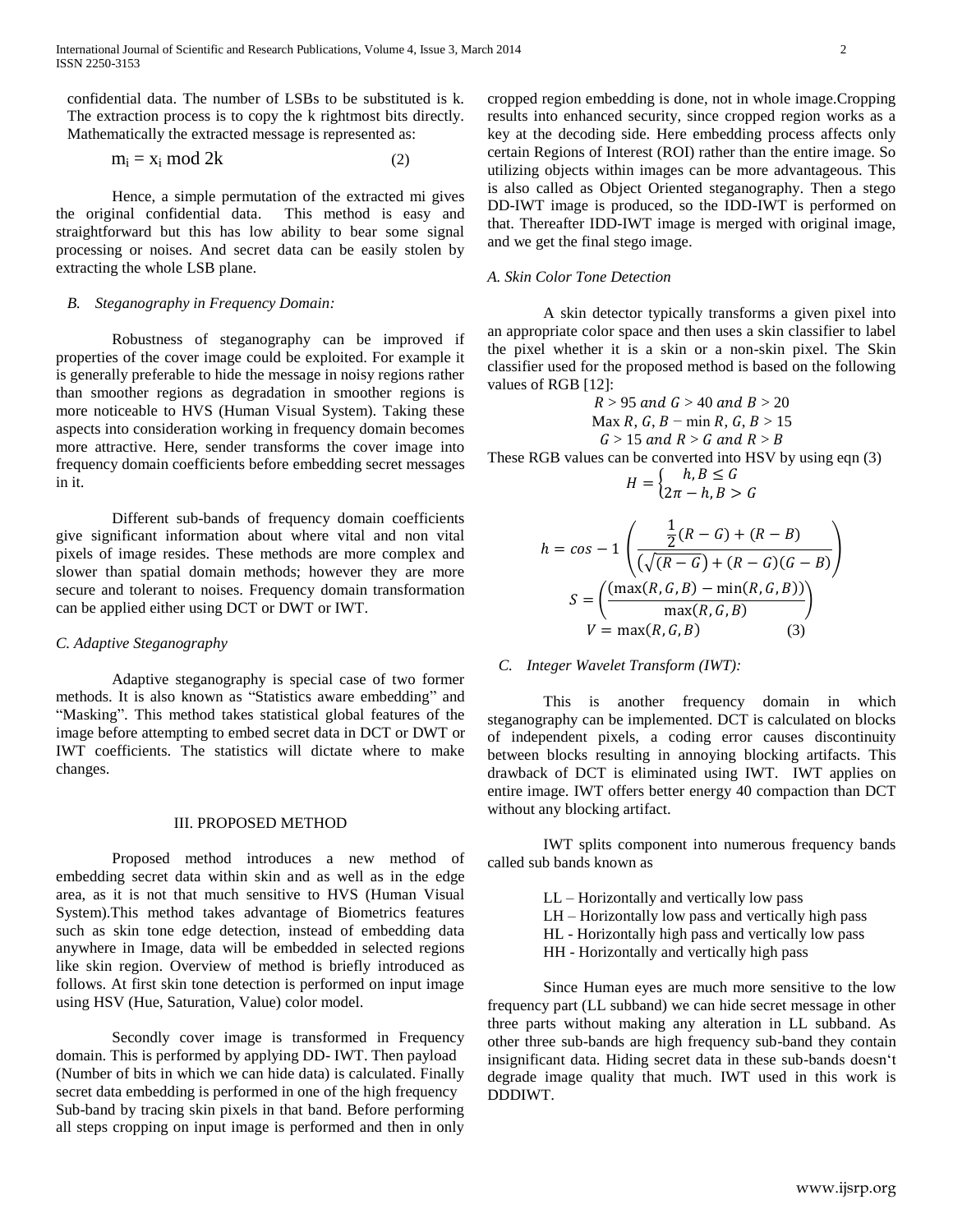# Fig 2. Analysis and Synthesis filter banks applied to 2D Signal

## *D. Implementation of IWT in 1D:*

In separable IWT the analysis filter bank decomposes the input signal  $x(n)$  into two sub band signals,  $c(n)$  and  $d(n)$ . The signal  $c(n)$  represents the low frequency part of  $x(n)$ , while the signal  $d(n)$  represents the high frequency part of  $x(n)$ . We denote the low pass filter by af1 (analysis filter 1) and the high pass filter by af2(synthesis filter 2). As depicted in figure(1), the output of each filter is then down sampled by 2 to obtain the two sub band signals  $c(n)$  &  $d(n)$ 



Fig 1. Analysis and Synthesis filter banks applied to 1D Signal

The Synthesis filter bank combines the two sub band signals  $c(n)$ &  $d(n)$  to obtain a single signal  $y(n)$ . The synthesis filter bank up-samples each of the two sub band signals. The signals are then filtered using a low pass and high pass filter. We denote the low pass filter by sf1(synthesis filter 1) and the high pass filter by sf2(synthesis filter 2). The signals are then added together to obtain the signal y(n). If the four filters are designed so as to guarantee that the output signal  $y(n)$  equals the input signal  $x(n)$ , then the filters are said to satisfy the perfect reconstruction condition.

## *E. 2-D Integer Wavelet Transform :*

Image-processing applications require two-dimensional implementation of wavelet transform. Implementation of 2D IWT is also referred to as multidimensional wavelet transform in literature. In the 2D case, the 1D analysis filter bank is first applied to the columns of the image and then applied to the rows. If the image has N1 rows and N2 columns, then after applying the 1D analysis filter bank to each column we have two sub band images, each having N1/2 rows and N2 columns; after applying the 1D analysis filter bank to each row of both of the two sub band images, four sub band images are obtained, each having N1/2 rows & N2/2 columns. This is combines the four sub band images to obtain the original image of size N1 by depicted in figure (2) given below. The 2D synthesis filter bank N2.





Fig 3. A 3-Channel Perfect Reconstruction Filter Bank.

#### *F. Double-Density Discrete Wavelet Transform:*

The double-density DWT is an improvement upon the critically sampled DWT with important additional properties: (1) It employs one scaling function and two distinct wavelets, which are designed to be offset from one another by one half, (2) The doubledensity DWT is over complete by a factor of two, and (3) It is nearly shiftinvariant.

In two dimensions, this transform outperforms the standard DWT in terms of denoising; however, there is room for improvement because not all of the wavelets are directional. That is, although the double-density DWT utilizes more wavelets, some lack a dominant spatial orientation, which prevents them from being able to isolate those directions.

*G. Implementation of DD-IWT:*

To implement the double-density DWT, we must first select an appropriate filter bank structure. The filter bank proposed in Figure 3 illustrates the basic design of the double-density DWT.

The analysis filter bank consists of three analysis filters—one low pass filter denoted by  $ho(-n)$  and two distinct highpass filters denoted by  $h_1(-n)$  and  $h_2(-n)$ . As the input signal  $x(n)$  travels through the system, the analysis filter bank decomposes it into three sub-bands, each of which is then down-sampled by 2. From this process we obtain the signals  $c(n)$ ,  $d_1(n)$ , and  $d_2(n)$ , which represent the low frequency (or coarse) subband, and the two high frequency (or detail) sub-bands, respectively.

The synthesis filter bank consists of three synthesis filters one lowpass filter denoted by  $h_0(n)$  and two distinct highpass filters denoted by  $h_1(n)$  and  $h_2(n)$ —which are essentially the inverse of the analysis filters. As the three subband signals travel through the system, they are up-sampled by two, filtered, and then combined to form the output signal y(n).

One of the main concerns in filter bank design is to ensure the perfect reconstruction (PR) condition. That is, to design ho(n),  $h_1(n)$ , and  $h_2(n)$  such that  $y(n)=x(n)$ .

## *G. Thresholding Techniques:*

Generally two types of thresholding techniques are there in spread spectrum denoising:

1) *Hard Thresholding:* Hard Thresholding is a straight forward technique for implementing wavelet denoising (i.e., keep' or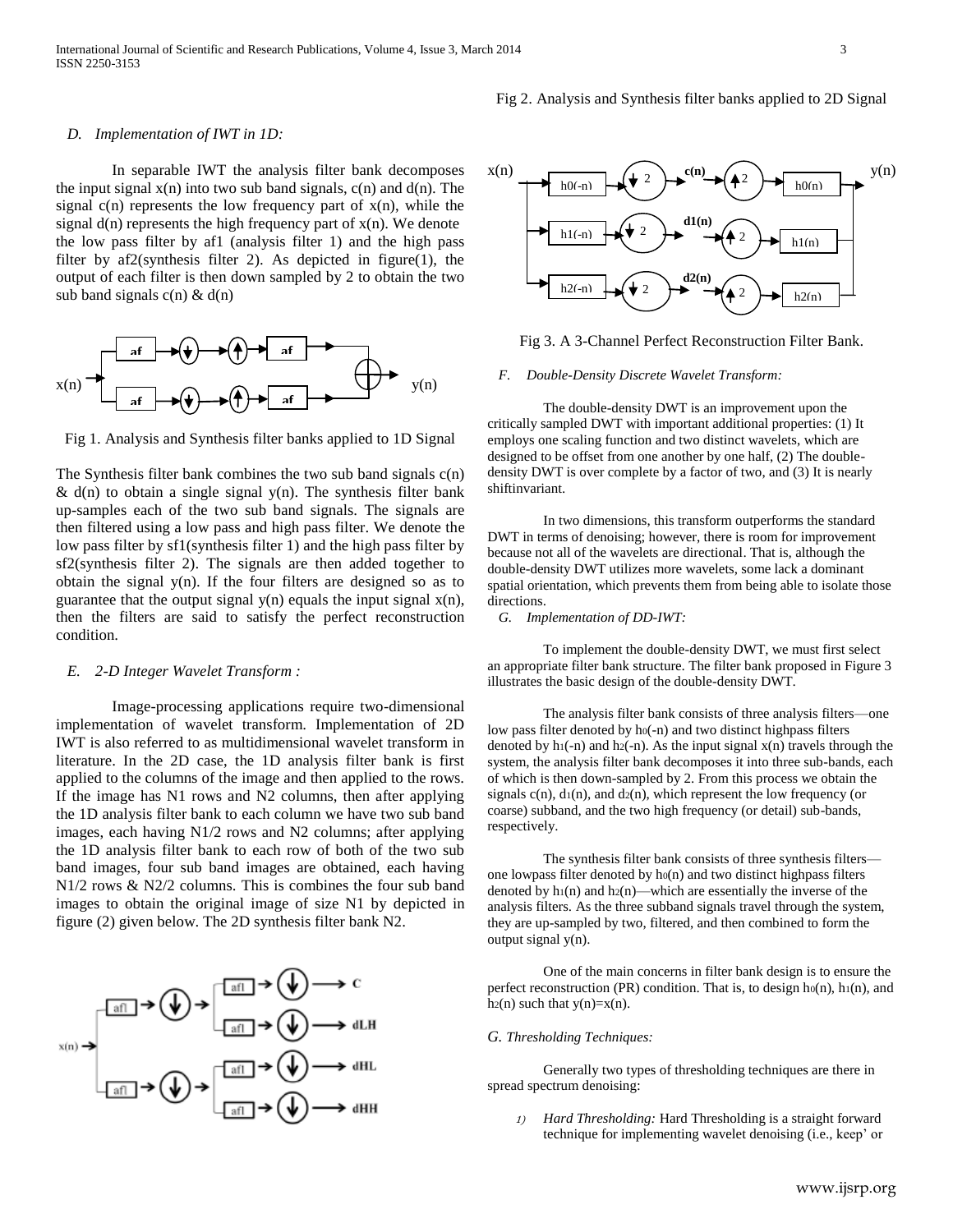$_k$ ill' strategy). If T is the threshold, then hard thresholding operation on the wavelet coefficient wt is given by  $\delta r$ 

$$
\delta_T^H = W_t, if |Wt| > T
$$
  
= 0, otherwise (4)

This operation is not a continuous mapping and only affects the input coefficients that are less than or equal to the threshold. Proposed method uses hard Thresholding.

*2) Soft Thresholding:* The other standard technique for denoising is soft Thresholding of the wavelet coefficient  $w_t$  via,

$$
\delta_f^S(Wt)[|Wt| - T]
$$
  
\nWhere, sign(Wt) = +1 if Wt = 0,  
\n= 0 if Wt = 0,  
\n= -1 if Wt < 0,  
\nand x+= x if x \ge 0,  
\n= 0 if x < 0 .....(5)

Where,  $sign(w_t)$  is the signum function. Instead of forcing  $w_t$ to zero or leaving it untouched, soft thresholding pushes all the coefficients towards zero. Hence the smoothing effect is better in soft thresholding than the hard thresholding. So, soft thresholding is referred in this work.

## *H. RSA and OAEP Encryption*

*1) RSA Encryption:* The RSA cryptosystem, named after its inventors R. Rivest, A. Shamir, and L. Adleman, is the most widely used public key Cryptosystem. It may be used to provide both secrecy and digital signatures and its security is based on the intractability of the integer factorization.

The scheme makes use of an expression with exponentials. Plaintext is encrypted in blocks, with each block having a binary value less than some number n. That is, the block size must be less than or equal to log2 (n); in practice, the block size is i bits,

where

 $2i < n < 2i+1$ .

Encryption and decryption are of the following form, for some plaintext block M and cipher text block C:

 = …………….. (6)  $M = Cd \mod n = Me \ dm \mod n = Med \ mod \ n \ .... \ .... \ (7)$ 

Both sender and receiver must know the value of n. The sender knows the value of e, and only the receiver knows the value of d. Thus, this is a public-key encryption algorithm with a public key of,

 $PU = \{e, n\}$  and a private key of  $PU = \{d, n\}.$ 

For this algorithm to be satisfactory for public-key encryption, the following requirements must be met:

i) It is possible to find values of e, d, n such that Med mod  $n = M$ for all  $M < n$ .

ii) It is relatively easy to calculate mod Me mod n and Cd for all values of  $M < n$ .

iii) It is infeasible to determine d given e and n.

The algorithm is described as

Key Generation:

i) Select two random numbers p and q such that both are prime and p≠q.

- ii) Calculate n=p×q
- iii) Calculate  $\varphi(n)=(p-1)(q-1)$
- iv) Select public key e such that  $gcd(\varphi(n), e)=1$  and  $1 \le e \le \varphi(n)$ .
- v) Calculate private key d such that  $d=e-1(mod(\varphi(n)))$
- vi) Public key is given by  $PU = \{e, n\}$

vii) Private key is given by  $PR = \{d, n\}$ 

Encryption:

i) Plaintext M should be such that  $M \leq n$ .

ii) Cipher text C=Me mod n.

Decryption:

$$
i) M = Cd \bmod n.
$$

*2) Security of RSA:*

Four possible approaches to attacking the RSA algorithm are as follows:

- i) Brute force: This involves trying all possible private keys.
- ii) Mathematical attacks: There are several approaches, all equivalent in effort to factoring the product of two primes.
- iii) Timing attacks: These depend on the running time of the decryption algorithm.
- iv) Chosen cipher text attacks: This type of attack exploits properties of the RSA algorithm.

The defense against the brute-force approach is the same for RSA as for other cryptosystems, namely, use a large key space. Thus, the larger the number of bits in d, the better.

However, because the calculations involved, both in key generation and in encryption/decryption, are complex, the larger the size of the key, the slower the system will run. We can identify three approaches to attacking RSA mathematically:

- i) Factor n into its two prime factors. This enables calculation of  $f(n) = (p - 1)x (q - 1)$ , which, in turn, enables determination of d  $e^{\Lambda}$ -1 (mod f(n)).
- ii) Determine f(n) directly, without first determining p and q. Again, this enables determination of d e1  $(mod f(n)).$
- iii) Determine d directly, without first determining f(n).

# *3) OAEP:*

To overcome the drawbacks of RSA, a randomization approach is combined to it namely OAEP. Optimal Asymmetric Encryption Padding (OAEP) is a padding scheme in the form of a Feistel network which uses a pair of random oracles G and H to process the plaintext prior to asymmetric encryption. When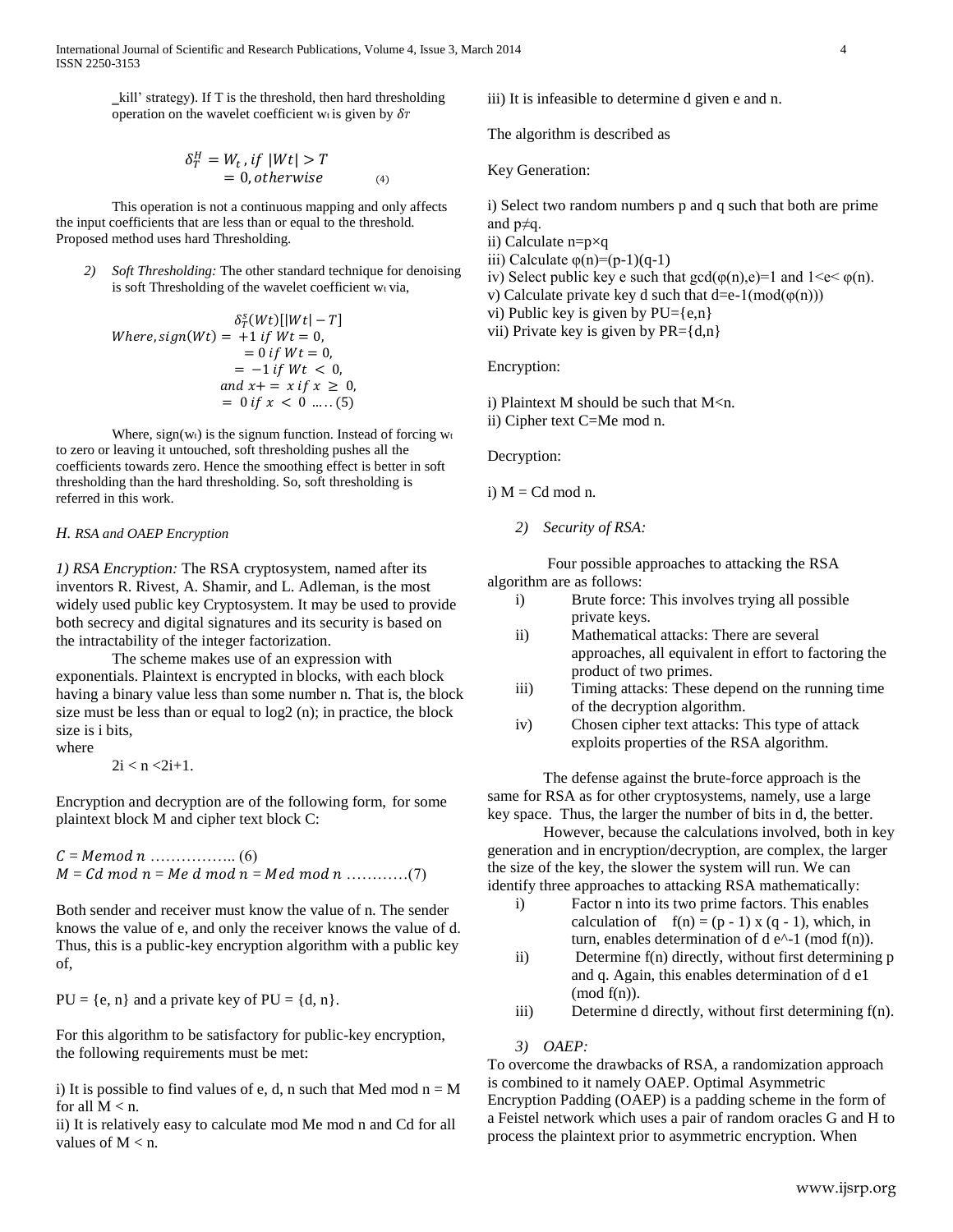combined with any secure trapdoor one-way permutation f, this processing is proved in the random oracle model to result in a combined scheme which is semantically secure under chosen plaintext attack (IND-CPA). When implemented with certain trapdoor permutations (e.g., RSA), OAEP is also proved secure against chosen cipher text attack.

OAEP can be used to build an all-or-nothing transform. OAEP satisfies the following two goals:

- (i) Add an element of randomness which can be used to convert a deterministic encryption scheme (e.g., traditional RSA) into a probabilistic scheme.
- (ii) Prevent partial decryption of cipher texts (or other information leakage) by ensuring that an adversary cannot recover any portion of the plaintext without being able to invert the trapdoor one-way permutation f.

*4) Implementation of OAEP:*



Fig 4. OAEP Diagram

- i) n is the number of bits in the RSA modulus.
- ii) k0 and k1 are integers fixed by the protocol.
- iii) m is the plaintext message, an  $(n k0 k1)$  bit string.
- iv) G and H are typically some cryptographic hash functions fixed by the protocol.

## To encode,

i) Messages are padded with k1 zeros to be n − k0 bits in length.

ii) r is a random k0-bit string

iii)G expands the k0 bits of r to  $n − k0$  bits.

- iv)  $X = m00..0 \oplus G(r)$
- v) H reduces the  $n k0$  bits of X to k0 bits.
- vi)  $Y = r \bigoplus H(X)$

vii) The output is  $X \parallel Y$  where X is shown in the diagram as the leftmost block and Y as the rightmost block.

To decode,

i) Recover the random string as  $r = Y \oplus H(X)$ 

ii) Recover the message as m00..0 =  $X \oplus G(r)$ 

The "all-or-nothing" security is from the fact that to recover m, you must recover the entire X and the entire Y; X is required to recover r from Y, and r is required to recover m from X. Since any changed bit of a cryptographic hash completely changes the result, the entire X, and the entire Y must both be completely recovered.

# *I. Encoding and Data Hiding Process*

Suppose C is original 24-bit color cover image of PXQ Size.

 $C = \left\{ x_{ij}, y_{ij}, z_{ij} \left| 1 \leq i \leq P, 1 \leq j \leq Q, x_{ij}y_{ij}z_{ij} \in \{0, 1, .... . 255\} \right\} \right.$ 

Let size of cropped image is Pc×Qc where Pc≤P and Qc≤Q and Pc=Qc. i.e. Cropped region must be exact square as we have to apply DWT later on this region. Let S is secret data. Here secret data considered is binary image of size  $a \times b$ . Figure 5 represents flowchart of embedding process. Different steps of flowchart are given in detail below.



Fig 5. Flowchart of Encoding Process

Steps:

1. Initially load the cover object in which we will hide the secret message (text).

2. After loading the cover object, skin tone detection is performed. This enables us to know where and how much data can be hidden.

3. Cropping: From the detected skin portion, cropping is performed. This is done so that within skin pixels data is hidden at only limited pixel positions. This feature of cropping enhances security, as any eavesdropper cannot detect secret message just by detecting the skin pixels.

4. Histogram Modification: This is performed to adjust the contrast of the colors.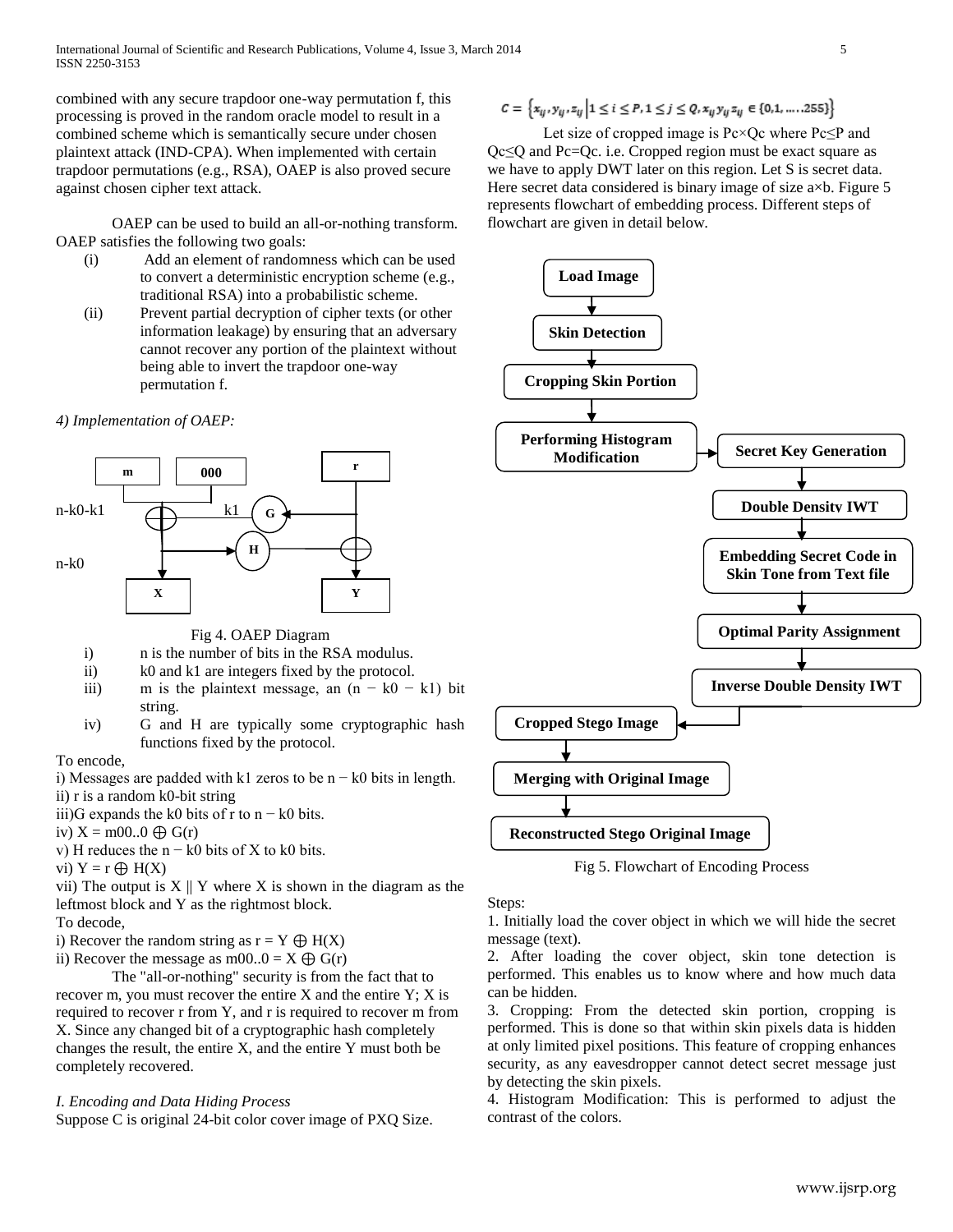5. Key Generation: This is the step where the secret message to be selected and is encrypted using RSA and OAEP.

6. Double Density DWT: Double Density Discrete Wavelet Transform is applied to the cropped skin portion.

7. Secret encrypted message is now merged into the transformed skin pixels.

8. Optimal Parity Assignment is used to assign secret code values to limited areas of cropped skin portion, so as to have least effect over the HVS (human visual system).

9. Inverse DD-DWT: Now the transformed image has secret code as well, so it is ready to be merged with the original cover object. The first step to merge this transformed secret message embedded image, with cover object is to inverse transform it.

10. After applying inverse DD-DWT, we get the original cropped image along with secret code. This image is now called stego image. This stego image is now merged with original cover image to get the final reconstructed cover image along with secret data embedded in it. This Stego image is now sent to the receiver by some transmission medium.



Original Image Security Code

Fig 6. Flowchart of Decoding Process

At the Decoding End following steps are performed:

1. From the Stego Image skin pixels are detected and cropping of Stego image is performed.

2. Now the DD-DWT is performed to get the transformed cropped image.

3. Secret encrypted message is extracted from the transformed cropped stego image. This encrypted message is decrypted (using RSA+ OAEP decryption) to get the secret message.

4. Results of Extraction process are measured in terms of PSNR and MSE. This are discussed below in detail.





**Fig 7: Cover image Fig 8: Secret message image**

Performance measurement for image distortion is well known as peak signal to noise ratio (PSNR) which is classified under the

difference distortion metrics and can be applied on stego images. PSNR is used to evaluate quality of stego image after embedding the secret message. Secret message can be any word. The performance in terms of capacity and PSNR (in dB) is demonstrated for the method in the following subsections. PSNR is defined as per Eq.9

$$
PSNR = 10 \log_{10} \left( \frac{255^2}{MSE} \right) \tag{9}
$$

$$
MSE = \left(\frac{1}{M*N}\right) \sum_{l=1}^{M} \sum_{j=1}^{N} (aij - bij)^2 \tag{10}
$$

aij and bij represents pixel values of original cover image and stego image respectively as in Eq.10 The calculated PSNR as in Eq.9 usually adopts dB value for quality judgment, the larger PSNR is higher the image quality (which means there is a little difference between cover image and stego image). On the contrary smaller dB value means there is a more distortion. PSNR values falling below 30dB indicate fairly a low quality.

However, high quality strives for 40dB or more.

# *A. Result Discussion of proposed work:*

After embedding secret data in cropped image, resulted cropped stego image is shown in Fig. 9. Cover image is now merged with cropped embedded Stego image as is shown in Fig.10. For merging, co-ordinates of first and last pixels of cropped image are calculated and then replaced with the one in original cover image. After performing decoding process on stego image, retrieved output text file consisting of the secret message is shown in Fig 11.





Fig 9: Cropped Stego Image Fig 9: Cropped Stego Image



Fig 11: Output Text File (having the secret message)

PSNR for different cases is shown in table 1. Average PSNR of proposed method is calculated based on the obtained PSNR. Average PSNR obtained by the proposed method is much better than the ones proposed by Rekha Nagar and Anjali Shejul (as can be seen in table 2). Table 1 also includes PSNR of considered image after addition of noises (like Gaussian, Salt and Pepper, Speckle, Poisson, and Image Rotation), which are fairly acceptable (having PSNR greater than 40). Thus the proposed